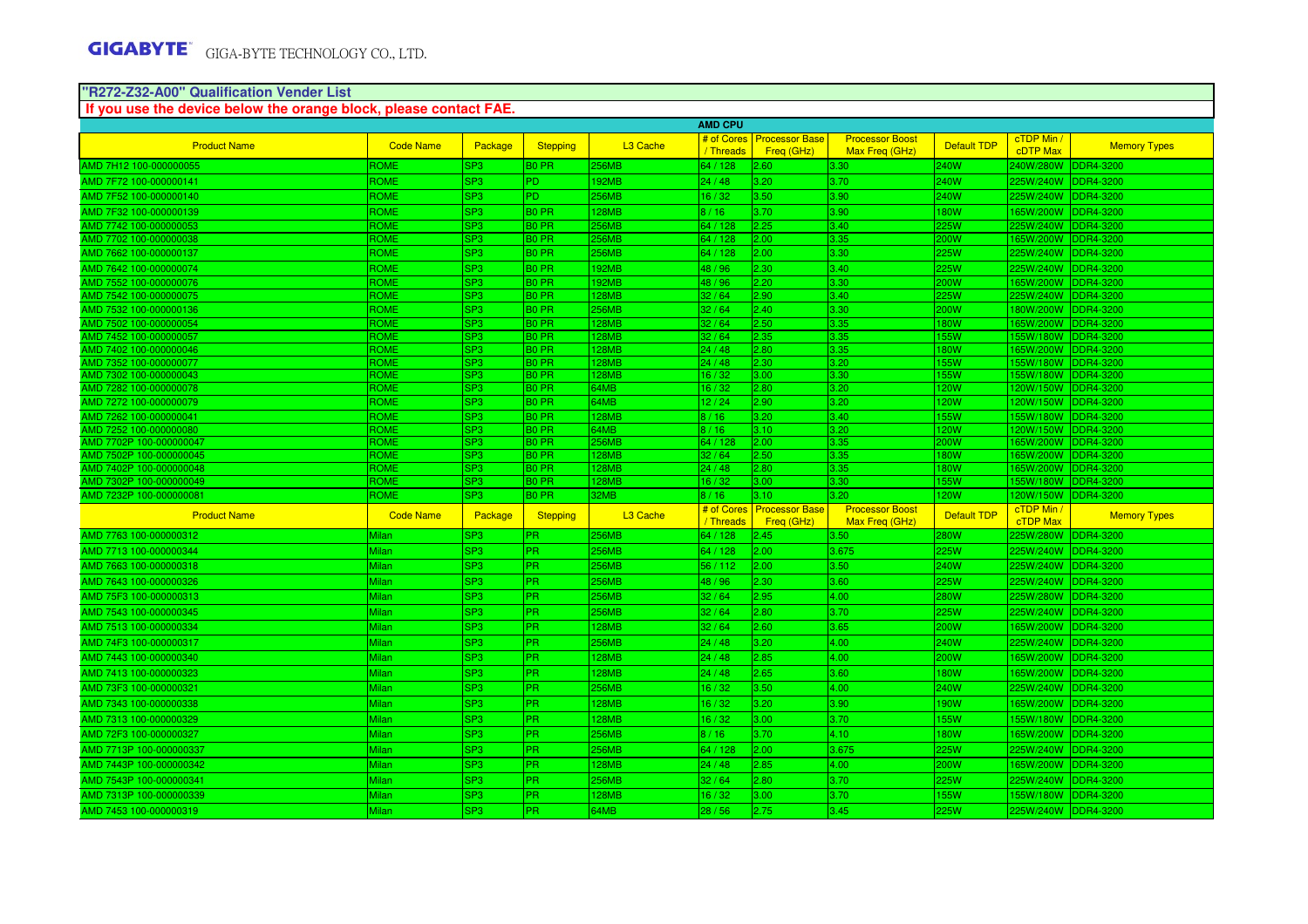| <b>Product Name</b>     | <b>Code Name</b>   | Package                   | <b>Stepping</b>  | L3 Cache               | / Threads    | # of Cores   Processor Base<br>Freg (GHz) | <b>Processor Boost</b><br>Max Freg (GHz) | <b>Default TDP</b>                  | cTDP Min /<br>cTDP Max | <b>Memory Types</b> |
|-------------------------|--------------------|---------------------------|------------------|------------------------|--------------|-------------------------------------------|------------------------------------------|-------------------------------------|------------------------|---------------------|
| AMD 7773X 100-000000504 | MilanX             | SP3                       | PR.              | 768MB                  | 64 / 128     | 2.20                                      | 3.50                                     | 280W                                | 225W/280W              | DDR4-3200           |
| AMD 7573X 100-000000506 | MilanX             | SP <sub>3</sub>           | <b>PR</b>        | <b>768MB</b>           | 32/64        | 2.80                                      | 3.60                                     | <b>280W</b>                         | 225W/280W              | DDR4-3200           |
| AMD 7473X 100-000000507 | <b>MilanX</b>      | SP <sub>3</sub>           | PR.              | <b>768MB</b>           | 24/48        | 2.80                                      | 3.70                                     | 240W                                | 225W/280W              | DDR4-3200           |
| AMD 7373X 100-000000508 | MilanX             | SP <sub>3</sub>           | PR.              | 768MB                  | 16/32        | 3.05                                      | 3.80                                     | 240W                                | 225W/280W              | DDR4-3200           |
|                         |                    |                           |                  |                        | Memory       |                                           |                                          |                                     |                        |                     |
| <b>Product Name</b>     | <b>Memory Type</b> | <b>Module</b><br>Supplier | <b>Size</b>      | <b>Chip Brand</b>      | Rank         | Voltage                                   | <b>Data Transfer Rate</b>                | <b>Error Correction CAS Latency</b> |                        | <b>Pins</b>         |
|                         |                    |                           |                  |                        | <b>RDIMM</b> |                                           |                                          |                                     |                        |                     |
| NT32GA72D4NBX3P-IX      | DDR4               | Nanya                     | 32GB             | Nanya-Montage or IDT   | 2Rx4         | 1.2v                                      | 2933MHz                                  | ECC.<br>Registered                  | 21                     | 288-pin             |
| M393A2K43DB2-CVFBQ      | DDR4               | Samsung                   | 16GB             | Samsung-IDT            | 2Rx8         | 1.2v                                      | 2933MHz                                  | <b>ECC</b><br>Registered            | 21                     | 288-pin             |
| M393A8G40AB2-CVFBY      | DDR4               | Samsung                   | 64GB             | Samsung-IDT            | 2Rx4         | .2v                                       | 2933MHz                                  | ECC<br>Registered                   | 21                     | 288-pin             |
| KSM29RD4/32HDR          | DDR4               | Kingston                  | 32GB             | <b>SKhyniux-Rambus</b> | 2Rx4         | 1.2v                                      | 2933MHz                                  | ECC<br>Registered                   | 21                     | 288-pin             |
| M393A2K43CB2-CVFBQ      | DDR4               | Samsung                   | 16GB             | Samsung-IDT            | 2Rx8         | .2v                                       | 2933MHz                                  | <b>ECC</b><br>Registered            | 21                     | 288-pin             |
| M393A4K40CB2-CVFBQ      | DDR4               | Samsung                   | 32GB             | Samsung-IDT            | 2Rx4         | 1.2v                                      | 2933MHz                                  | <b>ECC</b><br>Registered            | 21                     | 288-pin             |
| CT32G4RFD4293-2G9E2.001 | DDR <sub>4</sub>   | <b>CRUCIAL</b>            | 32 <sub>GB</sub> | Micron                 | 2Rx4         | 1.2v                                      | 2933MHz                                  | <b>ECC</b><br>Registered            | 21                     | 288-pin             |
| CT32G4RFD4293.2G9E2.001 | DDR <sub>4</sub>   | <b>CRUCIAL</b>            | 32GB             | Micron                 | 2Rx4         | 1.2v                                      | 2933MHz                                  | <b>ECC</b><br>Registered            | 21                     | 288-pin             |
| CT32G4RFD4293.36FE2     | DDR4               | <b>CRUCIAL</b>            | 32GB             | <b>Micron</b>          | 2Rx4         | 1.2v                                      | 2933MHz                                  | <b>ECC</b><br>Registered            | 21                     | 288-pin             |
| MTA36ASF4G72PZ-2G9E2TG  | DDR4               | Micron                    | 32GB             | Micron-Montage         | 2Rx4         | 1.2v                                      | 2933MHz                                  | ECC.<br>Registered                  | 21                     | 288-pin             |
| MTA36ASF4G72PZ-2G9E2VG  | DDR4               | Micron                    | 32GB             | Micron-IDT             | 2Rx4         | 1.2v                                      | 2933MHz                                  | ECC.<br>Registered                  | 21                     | 288-pin             |
| MTA36ASF4G72PZ-2G9E2UG  | DDR4               | <b>Micron</b>             | 32GB             | Micron-Rambus          | 2Rx4         | 1.2v                                      | 2933MHz                                  | <b>ECC</b><br>Registered            | 21                     | 288-pin             |
| MTA36ASF4G72PZ-2G9E2TI  | DDR4               | <b>Micron</b>             | 32GB             | Micron-Montage         | 2Rx4         | 1.2v                                      | 2933MHz                                  | <b>ECC</b><br>Registered            | 21                     | 288-pin             |
| HMA82GR7CJR8N-WM T4     | DDR4               | <b>SKhynix</b>            | 16GB             | <b>SKhynix-Montage</b> | 2Rx8         | 1.2v                                      | 2933MHz                                  | ECC<br>Registered                   | 21                     | 288-pin             |
| HMA84GR7CJR4N-WM TG     | DDR4               | <b>SKhynix</b>            | 32GB             | SKhynix-<br><b>IDT</b> | 2Rx4         | .2v                                       | 2933MHz                                  | ECC<br>Registered                   | 21                     | 288-pin             |
| HMA84GR7CJR4N-WM T4     | DDR4               | <b>SKhynix</b>            | 32GB             | SKhynix-IDT            | 2Rx4         | 1.2v                                      | 2933MHz                                  | <b>ECC</b><br>Registered            | 21                     | 288-pin             |
| HMAA8GR7MJR4N-WM T4     | DDR4               | <b>SKhynix</b>            | 64GB             | <b>SKhynix-Montage</b> | 2Rx4         | 1.2v                                      | 2933MHz                                  | ECC.<br>Registered                  | 21                     | 288-pin             |
| M393A2K40CB2-CVFBQ      | DDR4               | Samsung                   | 16GB             | Samsung-IDT            | 1Rx4         | 1.2v                                      | 2933MHz                                  | ECC<br>Registered                   | 21                     | 288-pin             |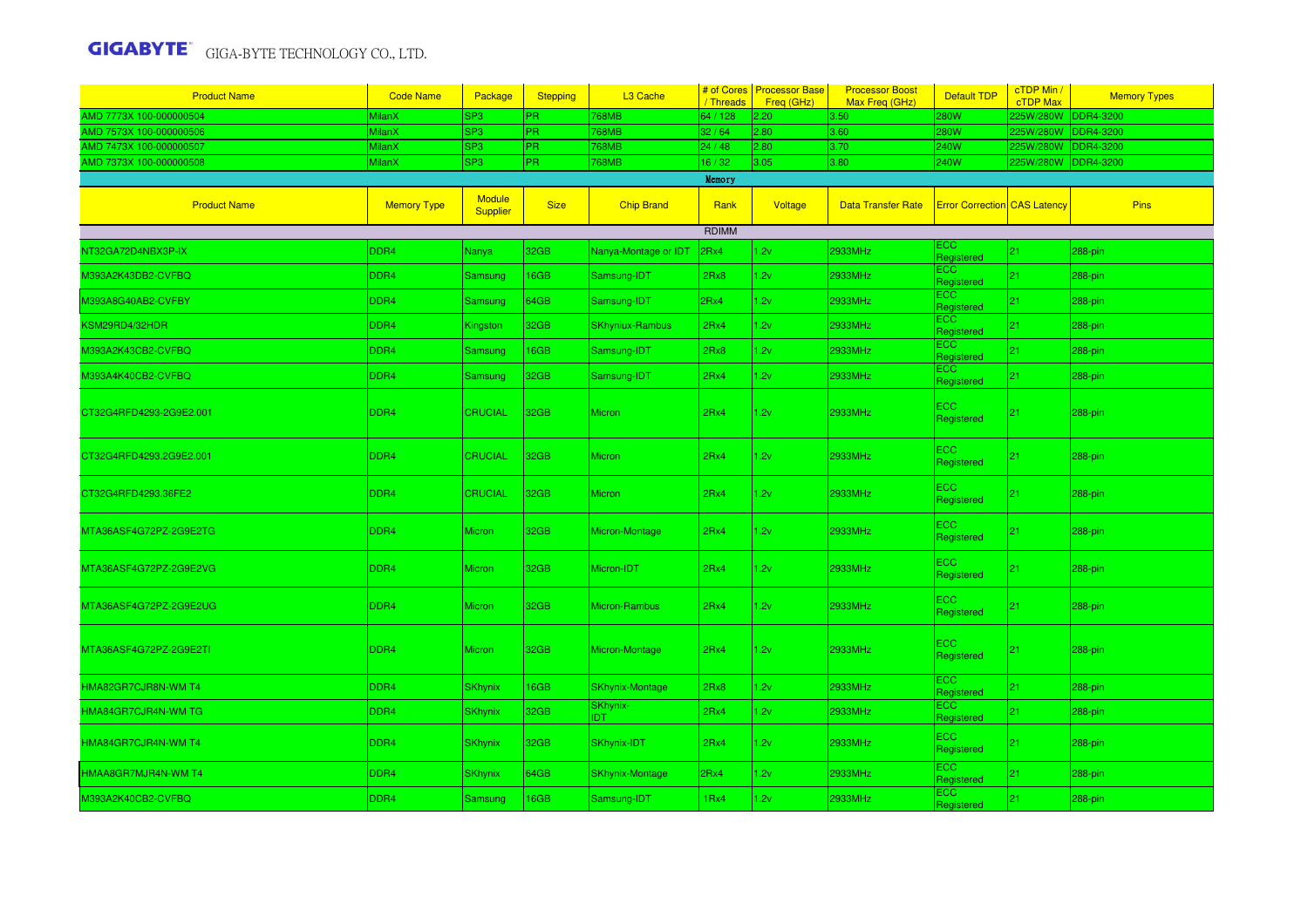| CT8G4RFS8293.9FE1       | DDR4             | <b>CRUCIAL</b> | 8GB         | <b>Micron</b>  | 1Rx8             | 1.2v | 2933MHz        | ECC.<br>Registered       | 21              | 288-pin    |
|-------------------------|------------------|----------------|-------------|----------------|------------------|------|----------------|--------------------------|-----------------|------------|
| CT8G4RFS8293-2G9E1.001  | DDR4             | <b>CRUCIAL</b> | 8GB         | <b>Micron</b>  | 1Rx8             | 1.2v | 2933MHz        | ECC.<br>Registered       | 21              | 288-pin    |
| MTA9ASF1G72PZ.2G9E1VG   | DDR4             | <b>Micron</b>  | 8GB         | Micron-IDT     | 1Rx8             | 1.2v | 2933MHz        | ECC.<br>Registered       | 21 <sub>2</sub> | 288-pin    |
| MTA9ASF1G72PZ.2G9E1UG   | DDR4             | <b>Micron</b>  | 8GB         | Micron-Rambus  | 1Rx8             | 1.2v | 2933MHz        | <b>ECC</b><br>Registered | 21              | 288-pin    |
| MTA9ASF1G72PZ.2G9E1TI   | DDR4             | <b>Micron</b>  | 8GB         | Micron-Montage | 1Rx8             | 1.2v | 2933MHz        | <b>ECC</b><br>Registered | 21 <sub>2</sub> | 288-pin    |
| CT16G4RFS4293.18FE1     | DDR4             | <b>CRUCIAL</b> | 16GB        | Micron         | 1Rx4             | 1.2v | 2933MHz        | ECC.<br>Registered       | 21              | 288-pin    |
| CT16G4RFS4293-2G9E1.001 | DDR <sub>4</sub> | <b>CRUCIAL</b> | 16GB        | <b>Micron</b>  | 1 <sub>Rx4</sub> | 1.2v | 2933MHz        | ECC.<br>Registered       | 21              | 288-pin    |
| MTA18ASF2G72PZ.2G9E1TK  | DDR4             | Micron         | 16GB        | Micron-Montage | 1Rx4             | 1.2v | 2933MHz        | <b>ECC</b><br>Registered | 21 <sub>1</sub> | 288-pin    |
| MTA18ASF2G72PZ.2G9E1VG  | DDR4             | <b>Micron</b>  | 16GB        | Micron-IDT     | 1Rx4             | 1.2v | 2933MHz        | <b>ECC</b><br>Registered | 21              | 288-pin    |
| HMA81GR7CJR8N-WM TG     | DDR4             | <b>SKhynix</b> | 8GB         | SKhynix-IDT    | 1Rx8             | 1.2v | 2933MHz        | <b>ECC</b><br>Registered | 21 <sub>1</sub> | 288-pin    |
| CT16G4RFD8293.18FE1     | DDR4             | <b>CRUCIAL</b> | 16GB        | Micron         | 2Rx8             | 1.2v | 2933MHz        | <b>ECC</b><br>Registered | 21              | 288-pin    |
| CT16G4RFD8293.2G9E1.001 | DDR4             | <b>CRUCIAL</b> | 16GB        | <b>Micron</b>  | 2Rx8             | 1.2v | 2933MHz        | <b>ECC</b><br>Registered | 21              | 288-pin    |
| MTA18ASF2G72PDZ-2G9E1UG | DDR4             | Micron         | <b>I6GB</b> | Micron-Rambus  | 2Rx8             | 1.2v | 2933MHz        | <b>ECC</b><br>Registered | 21 <sub>1</sub> | $288$ -pin |
| MTA18ASF2G72PDZ-2G9E1VG | DDR4             | <b>Micron</b>  | 16GB        | Micron-IDT     | 2Rx8             | 1.2v | 2933MHz        | ECC.<br>Registered       | 21              | 288-pin    |
| KSM29RD8/16MEI          | DDR4             | Kingston       | 16GB        | Micron-IDT     | 2Rx8             | 1.2v | <b>2933MHz</b> | <b>ECC</b><br>Registered | 21              | 288-pin    |
| KSM29RD4/32MEI          | DDR4             | Kingston       | 32GB        | Micron-IDT     | 2Rx4             | 1.2v | 2933MHz        | <b>ECC</b><br>Registered | 21              | 288-pin    |
| M393A8G40MB2-CVFBY      | DDR4             | Samsung        | 64GB        | Samsung-IDT    | 2Rx4             | 1.2v | 2933MHz        | <b>ECC</b><br>Registered | 21 <sub>1</sub> | 288-pin    |
| CT64G4RFD4293-2G9B1.001 | DDR4             | <b>CRUCIAL</b> | 64GB        | Micron-IDT     | 2Rx4             | 1.2v | 2933MHz        | <b>ECC</b><br>Registered | 21              | $288$ -pin |
| MTA36ASF8G72PZ-2G9B1VI  | DDR4             | <b>Micron</b>  | 64GB        | Micron-IDT     | 2Rx4             | 1.2v | 2933MHz        | <b>ECC</b><br>Registered | 21.             | 288-pin    |
| CT64G4RFD4293-2G9B2.001 | DDR <sub>4</sub> | Crucial        | 64GB        | Micron-IDT     | 2Rx4             | 1.2v | 2933MHz        | <b>ECC</b><br>Registered | 21              | 288-pin    |
| MTA36ASF8G72PZ-2G9B2VI  | DDR4             | Crucial        | 64GB        | Micron-IDT     | 2Rx4             | 1.2v | 2933MHz        | <b>ECC</b><br>Registered | 21 <sub>2</sub> | 288-pin    |
| MTA18ASF2G72PDZ-2G9J3VI | DDR <sub>4</sub> | <b>Micron</b>  | 16GB        | Micron-IDT     | 2Rx8             | 1.2v | 2933MHz        | ECC.<br>Registered       | 21              | 288-pin    |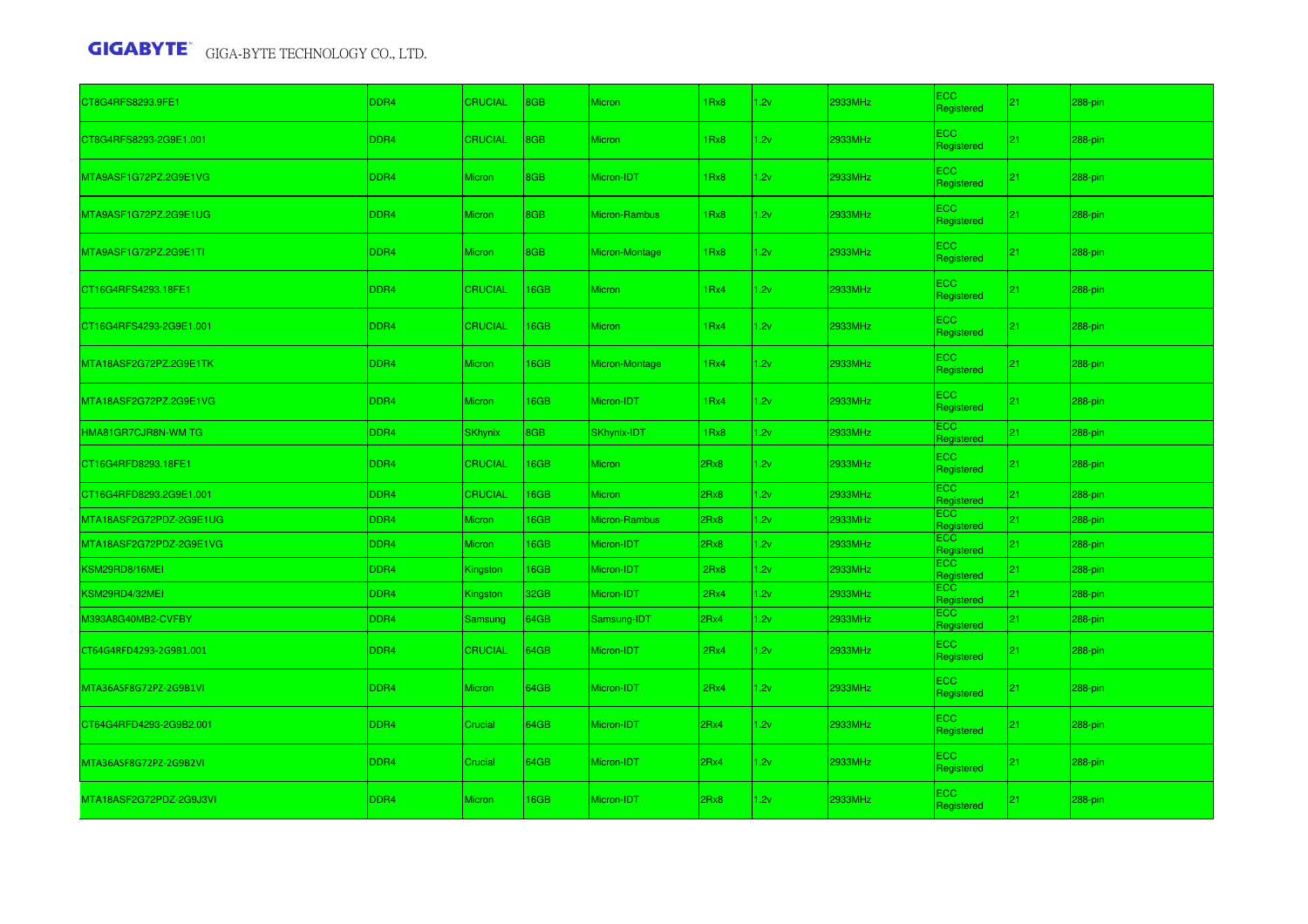| MTA18ASF2G72PDZ-2G9J3TI | DDR4        | Micron          | 6GB        | Micron-Montage        | 2Rx8             | 1.2v | 2933MHz | <b>ECC</b><br>Registered | 21 | 288-pin |
|-------------------------|-------------|-----------------|------------|-----------------------|------------------|------|---------|--------------------------|----|---------|
| M393A2K40DB2-CVFBQ      | DDR4        | Samsung         | 6GB        | Samsung-IDT           | 1 <sub>Rx4</sub> | 1.2v | 2933MHz | <b>ECC</b><br>Registered | 21 | 288-pin |
| M393A4K40DB2-CVFBQ      | DDR4        | Samsung         | 32GB       | Samsung-IDT           | 2Rx4             | 1.2v | 2933MHz | <b>ECC</b><br>Registered | 21 | 288-pin |
| MTA9ASF2G72PZ-2G9E1UI   | DDR4        | <b>Micron</b>   | 6GB        | Micron-Rambus         | 1Rx8             | 1.2v | 2933MHz | <b>ECC</b><br>Registered | 21 | 288-pin |
| MTA18ASF4G72PDZ-2G9E1TI | DDR4        | Micron          | 32GB       | Micron-Montage        | 2Rx8             | 1.2v | 2933MHz | <b>ECC</b><br>Registered | 21 | 288-pin |
| MTA36ASF8G72PZ-2G9E1TI  | DDR4        | Micron          | 64GB       | Micron-Montage        | 2Rx4             | 1.2v | 2933MHz | ECC.<br>Registered       | 21 | 288-pin |
| MTA36ASF8G72PZ-2G9E1VI  | DDR4        | <b>Micron</b>   | 64GB       | Micron-IDT            | 2Rx4             | 1.2v | 2933MHz | <b>ECC</b><br>Registered | 21 | 288-pin |
| MTA36ASF4G72PZ-2G9J3TI  | DDR4        | <b>Micron</b>   | 32GB       | Micron-Montage        | 2Rx4             | 1.2v | 2933MHz | <b>ECC</b><br>Registered | 21 | 288-pin |
| KSM29RD8/16HDR          | DDR4        | Kingston        | 16GB       | <b>SKhynix-Rambus</b> | 2Rx8             | 1.2v | 2933MHz | <b>ECC</b><br>Registered | 21 | 288-pin |
| KSM32RD8/16HDR          | DDR4        | <b>Kingston</b> | 6GB        | <b>SKhynix-Rambus</b> | 2Rx8             | 1.2v | 3200MHz | <b>ECC</b><br>Registered | 22 | 288-pin |
| M393A8G40AB2-CWEBQ      | DDR4        | Samsung         | 64GB       | Samsung-IDT           | 2Rx4             | 1.2v | 3200MHz | <b>ECC</b><br>Registered | 22 | 288-pin |
| M393A8G40AB2-CWEBY      | DDR4        | Samsung         | 64GB       | Samsung-IDT           | 2Rx4             | 1.2v | 3200MHz | <b>ECC</b><br>Registered | 22 | 288-pin |
| HMA81GR7CJR8N-XN TG     | DDR4        | SKhynix         | <b>BGB</b> | Skhynix-IDT           | 1Rx8             | 1.2v | 3200MHz | <b>ECC</b><br>Registered | 22 | 288-pin |
| HMA82GR7CJR8N-XN T4     | DDR4        | <b>SKhynix</b>  | 16GB       | <b>SKhynix</b>        | 2Rx8             | 1.2v | 3200MHz | <b>ECC</b><br>Registered | 22 | 288-pin |
| HMA82GR7CJR8N-XN T8     | DDR4        | <b>SKhynix</b>  | 16GB       | <b>SKhynix</b>        | 2Rx8             | 1.2v | 3200MHz | <b>ECC</b><br>Registered | 22 | 288-pin |
| HMA82GR7CJR8N-XN TG     | DDR4        | <b>SKhynix</b>  | 16GB       | <b>SKhynix</b>        | 2Rx8             | 1.2v | 3200MHz | <b>ECC</b><br>Registered | 22 | 288-pin |
| HMA84GR7CJR4N-XN T8     | DDR4        | <b>SKhynix</b>  | 32GB       | <b>SKhynix</b>        | 2Rx4             | 1.2v | 3200MHz | <b>ECC</b><br>Registered | 22 | 288-pin |
| HMA84GR7CJR4N-XN T4     | DDR4        | <b>SKhynix</b>  | 32GB       | <b>SKhynix</b>        | 2Rx4             | 1.2v | 3200MHz | <b>ECC</b><br>Registered | 22 | 288-pin |
| HMA84GR7CJR4N-XN TG     | DDR4        | <b>SKhynix</b>  | 32GB       | <b>SKhynix</b>        | 2Rx4             | 1.2v | 3200MHz | ECC.<br>Registered       | 22 | 288-pin |
| HMAA8GR7AJR4N-XN TG     | DDR4        | SKhynix         | 64GB       | SKhynix-IDT           | 2Rx4             | 1.2v | 3200MHz | ECC<br>Registered        | 22 | 288-pin |
| HMAA8GR7AJR4N-XN T8     | DDR4        | SKhynix         | 64GB       | <b>SKhynix-Rambus</b> | 2Rx4             | 1.2v | 3200MHz | <b>ECC</b><br>Registered | 22 | 288-pin |
| CT8G4RFS832A.9FE1       | DDR4        | Crucial         | <b>BGB</b> | <b>Micron</b>         | 1Rx8             | 1.2v | 3200MHz | <b>ECC</b><br>Registered | 22 | 288-pin |
| CT8G4RFS832A-3G2E1.001  | DDR4        | Crucial         | <b>BGB</b> | <b>Micron</b>         | 1Rx8             | 1.2v | 3200MHz | ECC.<br>Registered       | 22 | 288-pin |
| MTA9ASF1G72PZ.3G2E1VG   | <b>DDR4</b> | Micron          | <b>BGB</b> | <b>Micron</b>         | 1Rx8             | 1.2v | 3200MHz | <b>ECC</b><br>Registered | 22 | 288-pin |
| CT16G4RFD832A.18FE1     | DDR4        | Crucial         | 16GB       | Micron-IDT            | 2Rx8             | 1.2v | 3200MHz | ECC.<br>Registered       | 22 | 288-pin |
| MTA18ASF2G72PDZ.3G2E1VG | DDR4        | <b>Micron</b>   | 6GB        | Micron-IDT            | 2Rx8             | 1.2v | 3200MHz | <b>ECC</b><br>Registered | 22 | 288-pin |
| CT16G4RFS432A.18FE1     | DDR4        | Crucial         | 6GB        | Micron-IDT            | 1Rx4             | 1.2v | 3200MHz | <b>ECC</b><br>Registered | 22 | 288-pin |
| CT16G4RFS432A-3G2E1.001 | DDR4        | Crucial         | 6GB        | Micron-IDT            | 1Rx4             | 1.2v | 3200MHz | <b>ECC</b><br>Registered | 22 | 288-pin |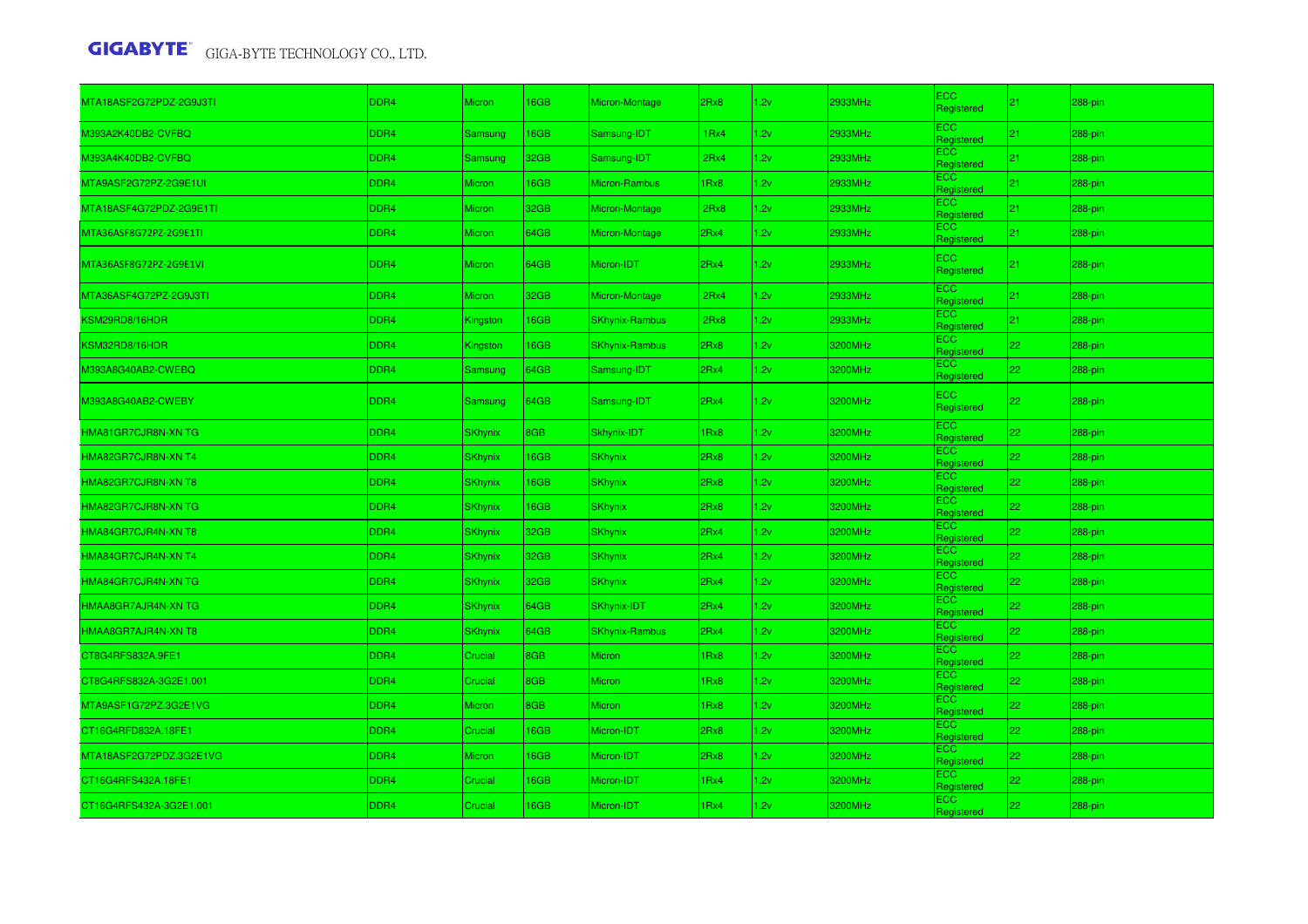| MTA18ASF2G72PZ.3G2E1VG                               | DDR4 | Micron        | <b>6GB</b> | Micron-IDT            | 1 <sub>Rx4</sub> | 2v   | 3200MHz | ECC<br>Registered        | 22 | 288-pin |
|------------------------------------------------------|------|---------------|------------|-----------------------|------------------|------|---------|--------------------------|----|---------|
| CT16G4RFD832A.3G2E1.001                              | DDR4 | Crucial       | 16GB       | Micron-Rambus         | 2Rx8             | .2v  | 3200MHz | <b>ECC</b><br>Reaistered | 22 | 288-pin |
| MTA18ASF2G72PDZ-3G2E1UK                              | DDR4 | <b>Micron</b> | <b>6GB</b> | Micron-Rambus         | 2Rx8             | 1.2v | 3200MHz | <b>ECC</b><br>Registered | 22 | 288-pin |
| CT32G4RFD432A.36FE2                                  | DDR4 | Crucial       | 32GB       | Micron-Montage        | 2Rx4             | 1.2v | 3200MHz | ECC<br>Registered        | 22 | 288-pin |
| CT32G4RFD432A-3G2E2.001                              | DDR4 | Crucial       | 32GB       | Micron-Montage        | 2Rx4             | 1.2v | 3200MHz | ECC.<br>Registered       | 22 | 288-pin |
| MTA36ASF4G72PZ.3G2E2TG                               | DDR4 | <b>Micron</b> | 32GB       | Micron-Montage        | 2Rx4             | 1.2v | 3200MHz | ECC<br>Registered        | 22 | 288-pin |
| M393A2K40DB2-CWEBQ<br>(3200MHz only support on 1DPC) | DDR4 | Samsung       | 16GB       | Samsung-IDT           | 1Rx4             | 1.2v | 3200MHz | <b>ECC</b><br>Registered | 22 | 288-pin |
| M393A2K43DB2-CWEBQ<br>(3200MHz only support on 1DPC) | DDR4 | Samsung       | 16GB       | Samsung-IDT           | 2Rx8             | 1.2v | 3200MHz | <b>ECC</b><br>Registered | 22 | 288-pin |
| M393A2K40DB3-CWEGQ                                   | DDR4 | Samsung       | 16GB       | Samsung-Rambus        | 1Rx4             | 2v   | 3200MHz | <b>ECC</b><br>Registered | 22 | 288-pin |
| M393A2K40DB3-CWEBQ                                   | DDR4 | Samsung       | 16GB       | Samsung-IDT           | 1Rx4             | 1.2v | 3200MHz | <b>ECC</b><br>Registered | 22 | 288-pin |
| M393A2K40DB3-CWECQ                                   | DDR4 | Samsung       | 16GB       | Samsung-              | 1Rx4             | 1.2v | 3200MHz | ECC<br>Registered        | 22 | 288-pin |
| M393A4K40DB2-CWEBQ<br>(3200MHz only support on 1DPC) | DDR4 | Samsung       | 32GB       | Samsung-IDT           | 2Rx4             | 1.2v | 3200MHz | <b>ECC</b><br>Registered | 22 | 288-pin |
| M393A4K40DB3-CWECQ                                   | DDR4 | Samsung       | 32GB       | Samsung-Montage       | 2Rx4             | 1.2v | 3200MHz | ECC<br>Registered        | 22 | 288-pin |
| M393A4K40DB3-CWEBQ                                   | DDR4 | Samsung       | 32GB       | Samsung-IDT           | 2Rx4             | 1.2v | 3200MHz | <b>ECC</b><br>Registered | 22 | 288-pin |
| M393A4K40DB3-CWEBY                                   | DDR4 | Samsung       | 32GB       | Samsung-IDT           | 2Rx4             | 1.2v | 3200MHz | <b>ECC</b><br>Registered | 22 | 288-pin |
| M393A4K40DB3-CWEGQ                                   | DDR4 | Samsung       | 32GB       | Samsung-Rambus        | 2Rx4             | .2v  | 3200MHz | ECC<br>Registered        | 22 | 288-pin |
| TR416G32S422-XNC                                     | DDR4 | V-color       | 16GB       | <b>SKhynix-Rambus</b> | 1Rx4             | 1.2v | 3200MHz | <b>ECC</b><br>Registered | 22 | 288-pin |
| <b><sm32rd8 16mei<="" b=""></sm32rd8></b>            | DDR4 | Kingston      | 16GB       | Micron-IDT            | 2Rx8             | .2v  | 3200MHz | <b>ECC</b><br>Registered | 22 | 288-pin |
| KSM32RD4/32MEI                                       | DDR4 | Kingston      | 32GB       | Micron-IDT            | 2Rx4             | 1.2v | 3200MHz | <b>ECC</b><br>Registered | 22 | 288-pin |
| M393A2K43DB3-CWEBQ                                   | DDR4 | Samsung       | 16GB       | Samsung-IDT           | 2Rx8             | 1.2v | 3200MHz | <b>ECC</b><br>Registered | 22 | 288-pin |
| M393A1K43DB2-CWEBQ<br>(3200MHz only support on 1DPC) | DDR4 | Samsung       | 8GB        | Samsung-IDT           | 1Rx8             | 1.2v | 3200MHz | ECC.<br>Registered       | 22 | 288-pin |
| CT64G4RFD432A-3G2B2.001                              | DDR4 | Crucial       | 64GB       | <b>Micron</b>         | 2Rx4             | 1.2v | 3200MHz | ECC.<br>Registered       | 22 | 288-pin |
| MTA36ASF8G72PZ.3G2B2TI                               | DDR4 | Micron        | 64GB       | <b>Micron</b>         | 2Rx4             | 1.2v | 3200MHz | ECC<br>Registered        | 22 | 288-pin |
| CT32G4RFD432A-3G2E7.001                              | DDR4 | Crucial       | 32GB       | Micron-IDT            | 2Rx4             | 1.2v | 3200MHz | ECC.<br>Registered       | 22 | 288-pin |
| CT32G4RFD432A.36FE7                                  | DDR4 | Crucial       | 32GB       | Micron-IDT            | 2Rx4             | 1.2v | 3200MHz | ECC.<br>Registered       | 22 | 288-pin |
| MTA36ASF4G72PZ.3G2E7VI                               | DDR4 | <b>Micron</b> | 32GB       | Micron-IDT            | 2Rx4             | 1.2v | 3200MHz | ECC.<br>Reaistered       | 22 | 288-pin |
| MTA36ASF4G72PZ.3G2E7TI                               | DDR4 | Micron        | 32GB       | Micron-Montage        | 2Rx4             | 1.2v | 3200MHz | ECC.<br>Registered       | 22 | 288-pin |
| AD4R3200316G22-BSSC                                  | DDR4 | <b>ADATA</b>  | 16GB       | Samsung-IDT           | 2Rx8             | 2v   | 3200MHz | ECC<br>Registered        | 22 | 288-pin |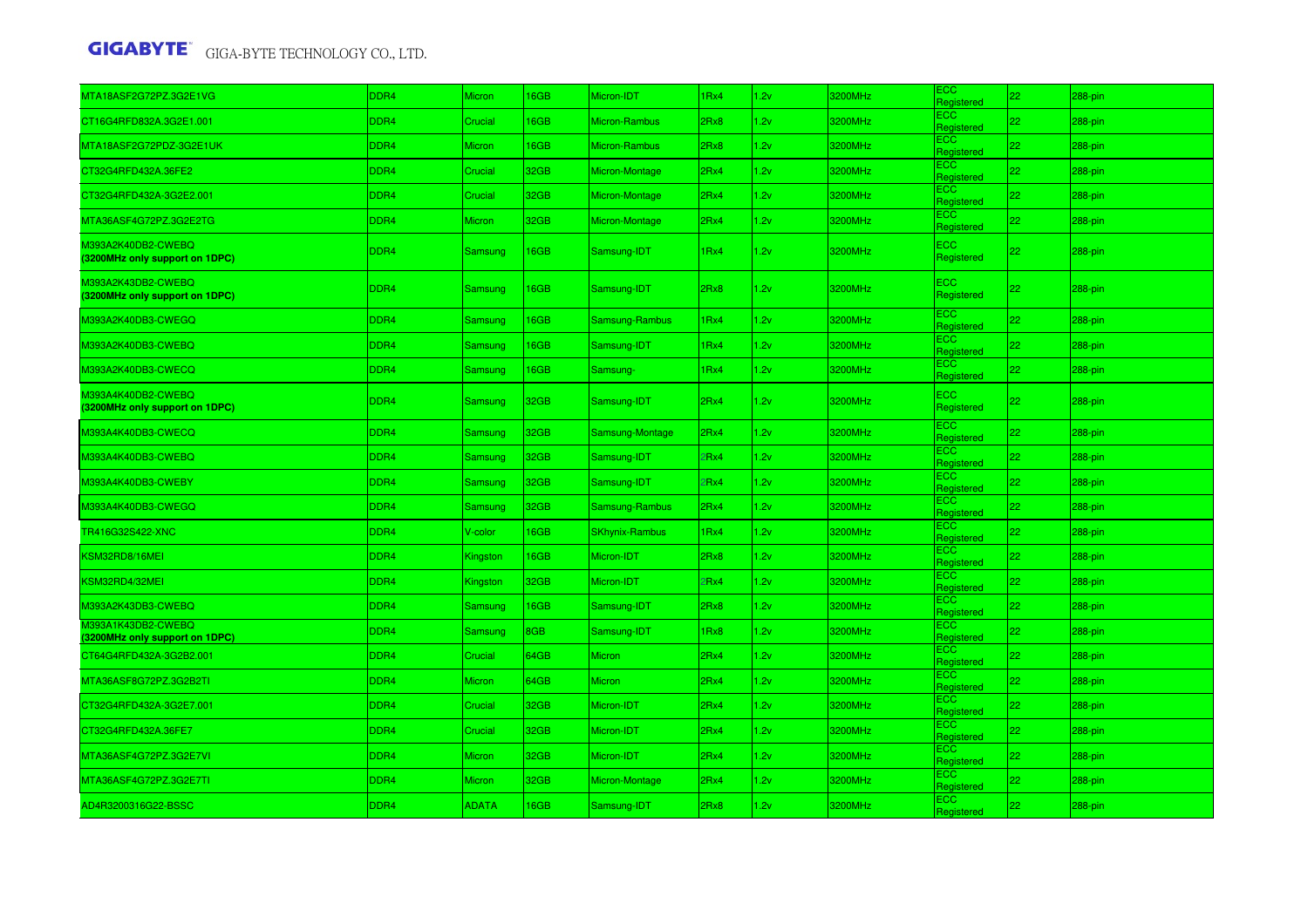| MTA18ASF4G72PDZ-3G2B2TI | DDR4 | <b>Micron</b>  | 32GB             | Micron-Montage         | 2Rx8             | .2v  | 3200MHz | ECC<br>Registered        | 22 <sub>2</sub> | 288-pin    |
|-------------------------|------|----------------|------------------|------------------------|------------------|------|---------|--------------------------|-----------------|------------|
| HMA82GR7DJR8N-XN T8     | DDR4 | <b>SKhynix</b> | 16GB             | <b>SKhynix-Rambus</b>  | 2Rx8             | 1.2v | 3200MHz | <b>ECC</b><br>Registered | 22              | 288-pin    |
| HMA84GR7DJR4N-XN T4     | DDR4 | <b>SKhynix</b> | 32GB             | <b>SKhynix-Montage</b> | 2Rx4             | .2v  | 3200MHz | <b>ECC</b><br>Registered | 22              | 288-pin    |
| HMA84GR7DJR4N-XN TG     | DDR4 | <b>SKhynix</b> | 32GB             | SKhynix-IDT            | 2Rx4             | 1.2v | 3200MHz | ECC<br>Registered        | 22              | 288-pin    |
| MTA36ASF4G72PZ-3G2J3UI  | DDR4 | Micron         | 32GB             | Micron-Rambus          | 2Rx4             | .2v  | 3200MHz | <b>ECC</b><br>Registered | 22 <sub>1</sub> | 288-pin    |
| KSM32RS8/8MEI           | DDR4 | Kingston       | 8GB              | <b>MICRON-IDT</b>      | 1Rx8             | 1.2v | 3200MHz | <b>ECC</b><br>Registered | 22              | 288-pin    |
| M393AAG40M32-CAEBQ      | DDR4 | Samsung        | 128GB            | <b>Samsung</b>         | 2S2Rx4           | 1.2v | 3200MHz | <b>ECC</b><br>Registered | 22              | 288-pin    |
| M393AAG40M32-CAEBY      | DDR4 | Samsung        | 128GB            | <b>Samsung</b>         | 2S2Rx4           | 1.2v | 3200MHz | ECC<br>Registered        | 22              | 288-pin    |
| MTA18ASF2G72PZ-3G2E2TI  | DDR4 | <b>Micron</b>  | <b>I6GB</b>      | Micron-Montage         | 1 <sub>Rx4</sub> | .2v  | 3200MHz | <b>ECC</b><br>Registered | 22 <sub>1</sub> | 288-pin    |
| MTA18ASF2G72PDZ-3G2J3UI | DDR4 | Micron         | <b>I6GB</b>      | Micron-Rambus          | 2Rx8             | 1.2v | 3200MHz | <b>ECC</b><br>Registered | 22              | 288-pin    |
| MTA9ASF2G72PZ-3G2E1TI   | DDR4 | <b>Micron</b>  | 16GB             | Micron-Montage         | 1Rx8             | .2v  | 3200MHz | <b>ECC</b><br>Registered | 22              | 288-pin    |
| MTA18ASF4G72PDZ-3G2E1UI | DDR4 | Micron         | 32GB             | Micron-Rambus          | 2Rx8             | 1.2v | 3200MHz | ECC<br>Registered        | 22              | 288-pin    |
| MTA18ASF4G72PDZ-3G2E1TI | DDR4 | <b>Micron</b>  | 32GB             | Micron-Montage         | 2Rx8             | 1.2v | 3200MHz | ECC<br>Registered        | 22              | 288-pin    |
| MTA18ASF4G72PDZ-3G2E1V1 | DDR4 | Micron         | 32GB             | <b>Micron</b>          | 2Rx8             | 1.2v | 3200MHz | ECC.<br>Registered       | 22              | 288-pin    |
| MTA36ASF8G72PZ-3G2E1VI  | DDR4 | Micron         | 64GB             | Micron-IDT             | 2Rx4             | 1.2v | 3200MHz | ECC.<br>Registered       | 22              | 288-pin    |
| AD4R3200716G22-BHYA     | DDR4 | <b>ADATA</b>   | <b>I6GB</b>      | <b>SKhynix-Montage</b> | Rx8              | .2v  | 3200MHz | <b>ECC</b><br>Registered | 22              | 288-pin    |
| KSM32RD4/32HDR          | DDR4 | Kingston       | 32GB             | <b>SKhynix-Rambus</b>  | Rx4              | 1.2v | 3200MHz | ECC.<br>Registered       | 22              | 288-pin    |
| HMA82GR7DJR8N-XN TG     | DDR4 | <b>SKhynix</b> | <b>I6GB</b>      | SKhynix-IDT            | 2Rx8             | 1.2v | 3200MHz | <b>ECC</b><br>Registered | 22 <sub>2</sub> | 288-pin    |
| HMAA8GR7CJR4N-XN TG     | DDR4 | <b>SKhynix</b> | 64GB             | SKhynix-IDT            | 2Rx4             | 1.2v | 3200MHz | <b>ECC</b><br>Registered | 22              | 288-pin    |
| HMAA8GR7CJR4N-XN T4     | DDR4 | <b>SKhynix</b> | 64GB             | <b>SKhynix-Montage</b> | 2Rx4             | .2v  | 3200MHz | <b>ECC</b><br>Registered | 22 <sub>2</sub> | 288-pin    |
| HMAA8GR7CJR4N-XN T8     | DDR4 | <b>SKhynix</b> | 64GB             | <b>SKhynix-Rambus</b>  | 2Rx4             | 1.2v | 3200MHz | <b>ECC</b><br>Registered | 22              | 288-pin    |
| KSM32RS4/32MER          | DDR4 | Kingston       | 32GB             | Micron-Rambus          | 1 <sub>Rx4</sub> | .2v  | 3200MHz | <b>ECC</b><br>Registered | 22 <sub>1</sub> | 288-pin    |
| KSM32RS8/16MER          | DDR4 | Kingston       | <b>I6GB</b>      | Micron-Rambus          | 1Rx8             | 1.2v | 3200MHz | <b>ECC</b><br>Registered | 22              | $288$ -pin |
| M393A4G40BB3-CWEGQ      | DDR4 | Samsung        | 32GB             | Samsung-Rambus         | Rx4              | 1.2v | 3200MHz | <b>ECC</b><br>Registered | 22 <sub>2</sub> | 288-pin    |
| M393A4K40EB3-CWEGQ      | DDR4 | Samsung        | 32GB             | Samsung-Rambus         | 2Rx4             | 1.2v | 3200MHz | <b>ECC</b><br>Registered | 22              | 288-pin    |
| M393A4K40EB3-CWECQ      | DDR4 | Samsung        | 32 <sub>GB</sub> | Samsung-Montage        | 2Rx4             | 1.2v | 3200MHz | <b>ECC</b><br>Registered | 22              | 288-pin    |
| M393A4K40EB3-CWEBY      | DDR4 | Samsung        | 32GB             | Samsung-IDT            | 2Rx4             | 1.2v | 3200MHz | <b>ECC</b><br>Registered | 22 <sub>2</sub> | 288-pin    |
| M393A8G40BB4-CWEBY      | DDR4 | Samsung        | 64GB             | Samsung-IDT            | 2Rx4             | 1.2v | 3200MHz | <b>ECC</b><br>Registered | 22              | 288-pin    |
| M393A2K40EB3-CWEGQ      | DDR4 | Samsung        | 16GB             | Samsung-Rambus         | Rx4              | 2v   | 3200MHz | ECC.<br>Registered       | 22              | 288-pin    |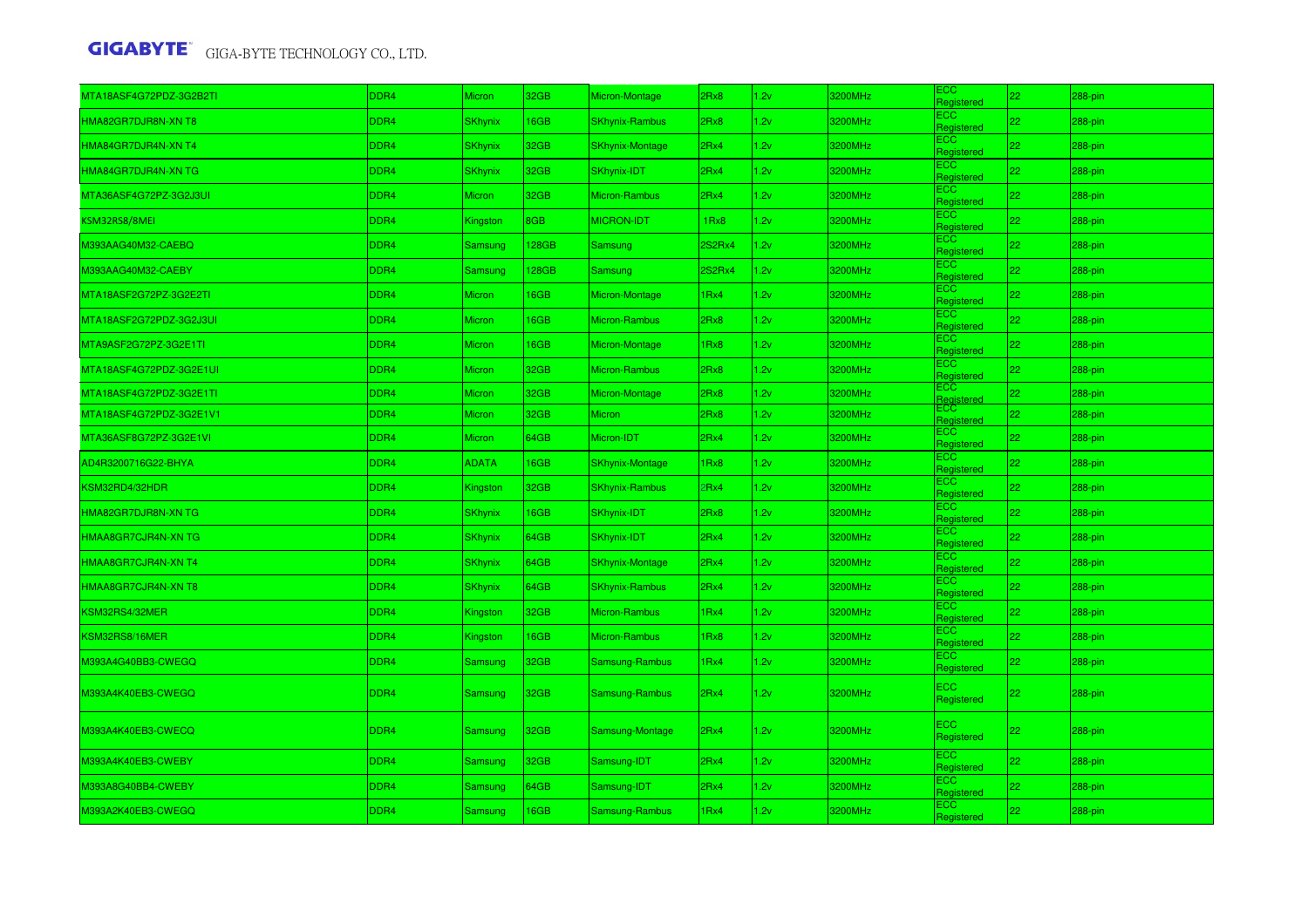| MTA18ASF2G72PDZ-3G2R1TI                            | DDR4              | <b>Micron</b>            | 16GB               | Micron-Rambus                                    | 2Rx8                | 1.2v                       | 3200MHz                                                  | ECC.<br>Registered            | 22 <sub>2</sub> | 288-pin     |
|----------------------------------------------------|-------------------|--------------------------|--------------------|--------------------------------------------------|---------------------|----------------------------|----------------------------------------------------------|-------------------------------|-----------------|-------------|
| MTA18ASF2G72PDZ-3G2R1UI                            | DDR4              | <b>Micron</b>            | 16GB               | Micron-Rambus                                    | 2Rx8                | 1.2v                       | 3200MHz                                                  | ECC.<br>Registered            | 22              | 288-pin     |
| MTA18ASF2G72PDZ-3G2R1VI                            | DDR4              | <b>Micron</b>            | 16GB               | Micron-Rambus                                    | 2Rx8                | 1.2v                       | 3200MHz                                                  | ECC.<br>Registered            | 22              | 288-pin     |
| MTA18ASF4G72PDZ-3G2F1VI                            | DDR4              | <b>Micron</b>            | 32GB               | Micron-IDT                                       | 2Rx8                | 1.2v                       | 3200MHz                                                  | ECC.<br>Registered            | 22              | 288-pin     |
| MTA18ASF4G72PDZ-3G2F1UI                            | DDR4              | Micron                   | 32GB               | Micron-Rambus                                    | 2Rx8                | 1.2v                       | 3200MHz                                                  | ECC.<br>Registered            | 22              | 288-pin     |
| MTA36ASF8G72PZ-3G2F1VI                             | DDR4              | <b>Micron</b>            | 64GB               | Micron-IDT                                       | 2Rx4                | 1.2v                       | 3200MHz                                                  | ECC                           | 22              | 288-pin     |
| MTA36ASF8G72PZ-3G2F1TI                             | DDR4              | <b>Micron</b>            | 64GB               | Micron-Montage                                   | 2Rx4                | 1.2v                       | 3200MHz                                                  | <b>ECC</b>                    | 22              | 288-pin     |
| MTA9ASF1G72PZ-3G2R1VI                              | DDR4              | Micron                   | 8GB                | Micron-IDT                                       | 1Rx8                | 1.2v                       | 3200MHz                                                  | Registere<br>ECC<br>Registere | 22              | $288$ -pin  |
| MTA18ASF2G72PZ-3G2R1UI                             | DDR4              | <b>Micron</b>            | 16GB               | Micron-Rambus                                    | 2Rx8                | 1.2v                       | 3200MHz                                                  | <mark>£CG</mark>              | 22              | 288-pin     |
| MTA18ASF2G72PZ-3G2R1TI                             | DDR4              | <b>Micron</b>            | 16GB               | Micron-Montage                                   | 1Rx4                | 1.2v                       | 3200MHz                                                  | <u>Ecc</u><br>Registered      | 22              | 288-pin     |
| MTA9ASF2G72PZ-3G2F1UI                              | DDR4              | Micron                   | <b>16GB</b>        | Micron-Rambus                                    | 1 <sub>Rx8</sub>    | 1.2v                       | 3200MHz                                                  | ECC.<br>Registere             | 22              | 288-pin     |
| MTA36ASF4G72PZ-3G2R1UI                             | DDR <sub>4</sub>  | Micron                   | 32GB               | Micron-Rambus                                    | 2Rx4                | 1.2v                       | 3200MHz                                                  | <u>ECC.</u>                   | 22              | 288-pin     |
| MTA18ASF4G72PZ-3G2F1TI                             | DDR4              | <b>Micron</b>            | 32GB               | Micron-Montage                                   | 1Rx4                | 1.2v                       | 3200MHz                                                  | <b>ECC</b>                    | 22              | 288-pin     |
| MTA18ASF4G72PZ-3G2F1UI                             | DDR <sub>4</sub>  | <b>Micron</b>            | 32GB               | Micron-Rambus                                    | 1Rx4                | 1.2v                       | 3200MHz                                                  | ECC                           | 22              | 288-pin     |
| M393A2K43EB3-CWEBQ                                 | DDR4              | Samsung                  | 16GB               | Samsung-IDT                                      | 2Rx8                | 1.2v                       | 3200MHz                                                  | Registere<br>ECC.             | 22              | 288-pin     |
| KSM32RD8/16MRR                                     | DDR4              | Kingston                 | 16GB               | Micron-Rambus                                    | 2Rx8                | 1.2v                       | 3200MHz                                                  | Registered<br>ECC             | 22              | 288-pin     |
| KSM32RD4/32MRR                                     | DDR <sub>4</sub>  | Kingston                 | 32GB               | Micron-Rambus                                    | 2Rx4                | 1.2v                       | 3200MHz                                                  | ECC<br>Registered             | 22              | 288-pin     |
|                                                    |                   |                          |                    |                                                  | <b>LRDIMM</b>       |                            |                                                          |                               |                 |             |
| <b>M386A8K40CM2-CVFBY</b>                          | DDR4              | Samsung                  | 64GB               | Samsung-IDT                                      | 4DRx4               | 1.2v                       | 2933MHz                                                  | ECC.<br>Registered            | 21              | $288$ -pin  |
| M386A8K40DM2-CWELQ                                 | DDR4              | Samsung                  | 64GB               | Samsung-IDT                                      | 4DRx4               | 1.2v                       | 3200MHz                                                  | ECC<br>Registered             | 22              | 288-pin     |
| M386AAG40MMB-CVFC0                                 | DDR4              | Samsung                  | 128GB              | <b>Samsung</b>                                   | 4DRx4               | 1.2v                       | 2933MHz                                                  | <b>ECC</b><br>Registered      | 21              | $288$ -pin  |
|                                                    |                   |                          |                    | Seagate HDD (SAS HDD may need RAID Card support) |                     |                            |                                                          |                               |                 |             |
| <b>Product Name</b>                                | <b>Type</b>       | Vendor                   | <b>Form Factor</b> | Format                                           |                     | Capacity   Interface Speed | <b>Series</b>                                            | Cache                         | <b>RPM</b>      | Encryption  |
|                                                    |                   |                          |                    | Seagate Enterprise Capacity 2.5 HDD              |                     |                            |                                                          |                               |                 |             |
| ST1000NX0313                                       | <b>SATA</b>       | <b>Seagate</b>           | 2.5"               | 512e                                             | 1TB                 | 6Gb/s                      | <b>Exos 7E2000</b><br><b>(Enterprise Capacity</b><br>V.3 | 128MB                         | 7200            | N/A         |
| ST2000NX0253                                       | <b>SATA</b>       | <b>Seagate</b>           | 2.5"               | 512E                                             | 2TB                 | 6Gb/s                      | <b>Exos 7E2000</b><br>(Enterprise Capacity<br>V.3)       | 128MB                         | 7200            | N/A         |
|                                                    |                   |                          |                    |                                                  | <b>SATA/SAS SSD</b> |                            |                                                          |                               |                 |             |
| <b>Product Name</b>                                | <b>Type</b>       | Vendor                   | Form Factor        | Interface                                        |                     | Capacity   Interface Speed | <b>FW</b>                                                |                               |                 | <b>Note</b> |
|                                                    |                   |                          |                    |                                                  | <b>SATA/SAS SSD</b> |                            |                                                          |                               |                 |             |
| XA960LE10063                                       | SSD               | Seagate                  | 2.5"               | <b>SATA</b>                                      | 960GB               | 6Gb/s                      |                                                          |                               |                 |             |
| XA480LE10063<br>MTFDDAK1T9TDD-1AT1ZABYY (5200 PRO) | <b>SSD</b><br>SSD | Seagate<br><b>Micron</b> | 2.5"<br>2.5"       | <b>SATA</b><br><b>SATA</b>                       | 480GB<br>1.92TB     | 6Gb/s<br>6Gb/s             |                                                          |                               |                 |             |
| MTFDDAK1T9TDN-1AT1ZABYY (5200 MAX)                 | <b>SSD</b>        | <b>Micron</b>            | 2.5"               | <b>SATA</b>                                      | .92TB               | 6Gb/s                      |                                                          |                               |                 |             |
| MZ-7LH1T9NE 883 DCT Series                         | <b>SSD</b>        | Samsung                  | 2.5"               | <b>SATA</b>                                      | 1.92TB              | 6Gb/s                      | <b>HXT7404Q</b>                                          |                               |                 |             |
| MZ7L3480HCHQ-00A07 PM893 Series                    | SSD.              | Samsung                  | 2.5"               | <b>SATA</b>                                      | 480GB               | 6Gb/s                      |                                                          |                               |                 |             |
| MZ7L33T8HBLT-00A07 PM893 Series                    | <b>SSD</b>        | <b>Samsung</b>           | 2.5"               | <b>SATA</b>                                      | 3.84TB              | 6Gb/s                      |                                                          |                               |                 |             |
| SRE100-960G00210000                                | <b>SSD</b>        | Phison                   | 2.5"               | <b>SATA</b>                                      | 960GB               | 6Gb/s                      |                                                          |                               |                 |             |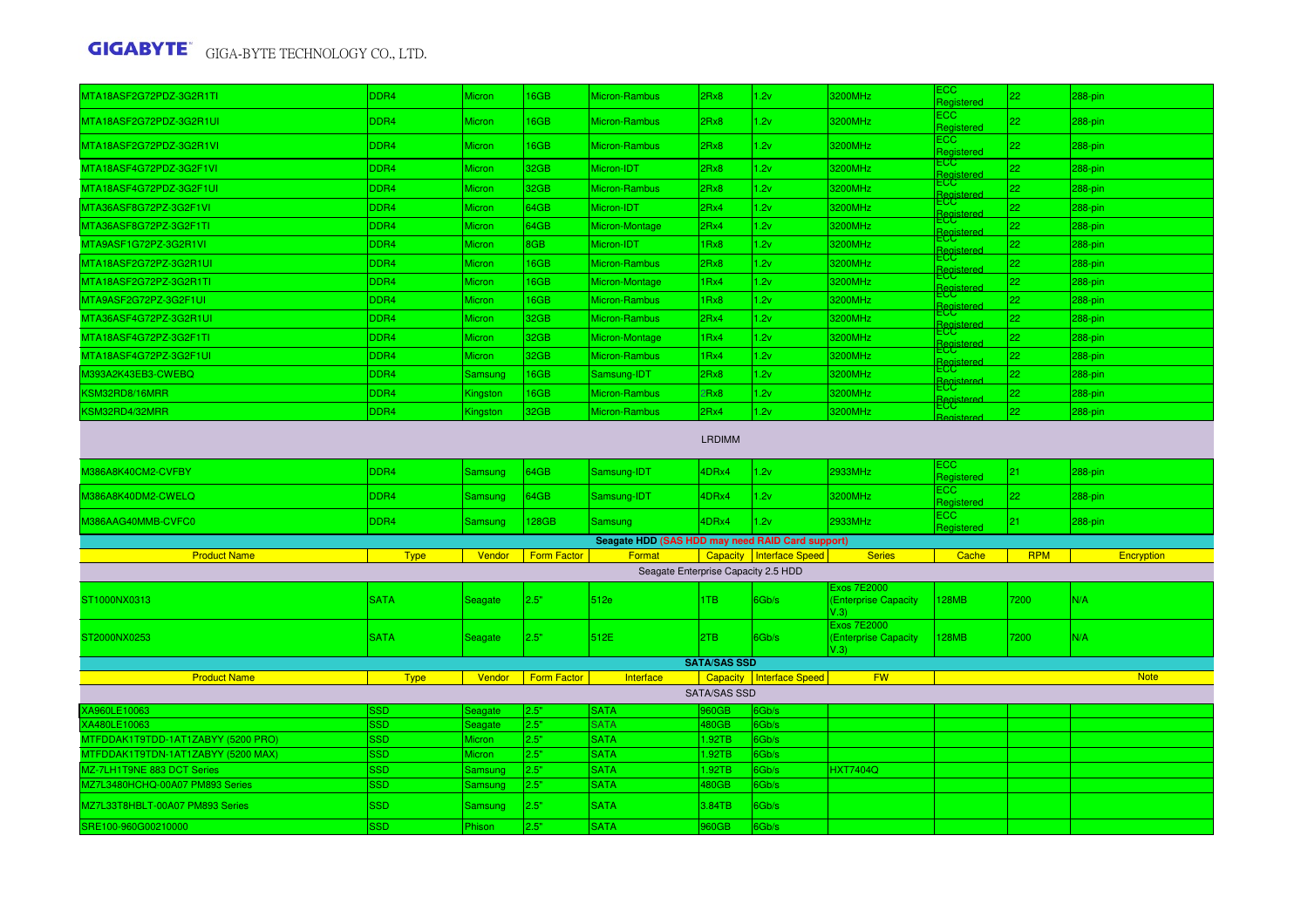| SRE100-480G00210000                             | SSD         | Phison         | 2.5"               | <b>SATA</b>          | 480GB           | 6Gb/s                  |                         |  |             |
|-------------------------------------------------|-------------|----------------|--------------------|----------------------|-----------------|------------------------|-------------------------|--|-------------|
| SSDSC2KG019T8 D3-S4610 Series                   | <b>SSD</b>  | Intel          | 2.5"               | <b>SATA</b>          | 1.92TB          | 6Gb/s                  |                         |  |             |
| SSDSC2KB019T8 D3-S4510 Series                   | SSD         | Intel          | 2.5"               | <b>SATA</b>          | 1.92TB          | 6Gb/s                  |                         |  |             |
| SSDSC2KB019TZ D3-S4520 Series                   | <b>SSD</b>  | Intel          | 2.5"               | <b>SATA</b>          | 1.92TB          | 6Gb/s                  |                         |  |             |
| SEDC500M/3840G DC500M Series                    | <b>SSD</b>  | Kingston       | 2.5"               | <b>SATA</b>          | 3.84TB          | 6Gb/s                  |                         |  |             |
| SEDC500M/1920G DC500M Series                    | SSD         | Kingston       | 2.5"               | <b>SATA</b>          | 1.92TB          | 6Gb/s                  |                         |  |             |
| SEDC500M/960G DC500M Series                     | SSD         | Kingston       | 2.5"               | <b>SATA</b>          | 960GB           | 6Gb/s                  |                         |  |             |
| SEDC500M/480G DC500M Series                     | <b>SSD</b>  | Kingston       | 2.5"               | <b>SATA</b>          | 480GB           | 6Gb/s                  |                         |  |             |
| ASR1100SS-240GT-B                               | <b>SSD</b>  | Adata          | 2.5"               | <b>SATA</b>          | 240GB           | 6Gb/s                  |                         |  |             |
| KHK61RSE960G                                    | <b>SSD</b>  | Toshiba        | 2.5"               | <b>SATA</b>          | 960GB           | 6Gb/s                  |                         |  |             |
| MTFDDAK3T8TDS-1AW1ZABYY (5300 PRO)              | <b>SSD</b>  | <b>Micron</b>  | 2.5"               | <b>SATA</b>          | 3.84TB          | 6Gb/s                  |                         |  |             |
| MTFDDAK1T9TDS-1AW1ZABYY (5300 PRO)              | <b>SSD</b>  | <b>Micron</b>  | 2.5"               | <b>SATA</b>          | 1.92TB          | 6Gb/s                  |                         |  |             |
| SSB240GTLCG-D2-SME520GBT ESM1220 Series         | <b>SSD</b>  | Phison         | 2.5"               | <b>SATA</b>          | 240GB           | 6Gb/s                  |                         |  |             |
| SSB480GTLCG-D2-SME520GBT ESM1220 Series         | <b>SSD</b>  | Phison         | 2.5"               | <b>SATA</b>          | 480GB           | 6Gb/s                  |                         |  |             |
| SSB960GTLCG-D2-SME520GBT ESM1220 Series         | SSD         | Phison         | 2.5"               | <b>SATA</b>          | 960GB           | 6Gb/s                  |                         |  |             |
| SSB1K9GTLCG-D2-SME520GBT ESM1220 Series         | <b>SSD</b>  | Phison         | 2.5"               | <b>SATA</b>          | 1.92TB          | 6Gb/s                  |                         |  |             |
|                                                 |             |                |                    |                      | <b>PCIe SSD</b> |                        |                         |  |             |
| <b>Product Name</b>                             | <b>Type</b> | Vendor         | <b>Form Factor</b> | Interface            | Capacity        | <b>Interface Speed</b> |                         |  | <b>Note</b> |
|                                                 |             |                |                    |                      | PCIe SSD        |                        |                         |  |             |
| SSDPEDKX040T701 P4500 Series PCIe Gen3 x4 4TB   | PCIe        | Intel          | <b>PCI-E 3.0</b>   | PCle(NVMe)           | 4TB             |                        |                         |  |             |
| Samsung PM1725b MZPLL3T2HAJQ PCIe Gen3 x8 3.2TB | <b>PCIe</b> | Samsung        | $PCI-E$ 3.0        | PCle(NVMe)           | 3.2TB           |                        |                         |  |             |
| Netlist N1951 E3 NS1951AH33T2 Gen3 x8 3.2TB     | <b>PCIe</b> | <b>Netlist</b> | <b>PCI-E 3.0</b>   | PCle(NVMe)           | 3.2TB           |                        |                         |  |             |
|                                                 |             |                |                    |                      | U.2             |                        |                         |  |             |
| <b>Product Name</b>                             | <b>Type</b> | Vendor         | Form Factor        | Interface            | <b>Capacity</b> | Interface Speed        |                         |  | <b>Note</b> |
|                                                 |             |                |                    |                      |                 |                        |                         |  |             |
|                                                 |             |                |                    |                      |                 |                        |                         |  |             |
|                                                 |             |                |                    |                      | U.2             |                        |                         |  |             |
| SSDPE2KE032T801 P4610 Series                    | U.2         | Intel          | 2.5"               | SFF8639(NVMe)        | 3.2TB           |                        |                         |  |             |
| SSDPE2KX020T801 P4510 Series                    | U.2         | Intel          | 2.5"               | <b>SFF8639(NVMe)</b> | 2TB             |                        |                         |  |             |
| MZWLL3T2HAJQ PM1725b Series                     | U.2         | Samsung        | 2.5"               | <b>SFF8639(NVMe)</b> | 3.2TB           |                        |                         |  |             |
| MZ-QLB1T9N 983 DCT Series                       | U.2         | Samsung        | 2.5"               | <b>SFF8639(NVMe)</b> | 1.92TB          |                        |                         |  |             |
| KCD51LUG960G CD5 Series                         | U.2         | <b>Toshiba</b> | 2.5"               | <b>SFF8639(NVMe)</b> | 960GB           |                        |                         |  |             |
| PS5012-E12                                      | U.2         | <b>PHISON</b>  | 2.5"               | <b>SFF8639(NVMe)</b> | 1.92TB          |                        |                         |  |             |
| MTFDHAL3T2TCU 9200 Series                       | U.2         | <b>PHISON</b>  | 2.5"               | <b>SFF8639(NVMe)</b> | 1.92TB          |                        |                         |  |             |
| P34UTM-03T2U-ST DERA D5457 Series               | U.2         | <b>DERA</b>    | 2.5"               | SFF8639(NVMe)        | 3.2TB           | Gen3 x4                |                         |  |             |
| MTFDHBE3T8TDF 7300 Pro Series                   | U.2         | <b>Micron</b>  | 2.5"               | <b>SFF8639(NVMe)</b> | 3.84TB          | Gen3 x4                |                         |  |             |
| MTFDHBE960TDF 7300 Pro Series                   | U.2         | <b>Micron</b>  | 2.5"               | <b>SFF8639(NVMe)</b> | 960GB           | Gen3 x4                | MTFDHBE960TDF-1AW4ZABYY |  |             |
| MTFDHBE1T6TDG 7300 Max Series                   | U.2         | <b>Micron</b>  | 2.5"               | <b>SFF8639(NVMe)</b> | 1.6TB           | Gen3 x4                | MTFDHBE1T6TDG-1AW1ZABYY |  |             |
| <b>PWFX100 3.2TB</b>                            | U.2         | <b>PHISON</b>  | 2.5"               | <b>SFF8639(NVMe)</b> | 3.2TB           | PCIe Gen3 x4           |                         |  |             |
|                                                 |             |                |                    |                      | M.2             |                        |                         |  |             |
| <b>Product Name</b>                             | <b>Type</b> | Vendor         | <b>Form Factor</b> | Interface            | <b>Capacity</b> | Interface Speed        |                         |  | <b>Note</b> |
|                                                 |             |                |                    |                      | M.2             |                        |                         |  |             |
| SSDPEKKA010T801 P4101 Series 1TB                | M.2         | Intel          | 2280               | PCle(NVMe)           | 1TB             |                        |                         |  |             |
| SSDPEKKA256G801 P4101 Series 256GB              | M.2         | Intel          | 2280               | PCle(NVMe)           | 256GB           |                        |                         |  |             |
| AF1TSMJA-YT1 ATP N600c Series 1TB               | M.2         | <b>ATP</b>     | 2280               | PCle(NVMe)           | 1TB             |                        |                         |  |             |
| MZVPV512HDGL                                    | M.2         | Samsung        | 2280               | PCle(NVMe)           | 512GB           |                        |                         |  |             |
| IM2P33F8-256GD                                  | M.2         | <b>ADATA</b>   | 2280               | PCle(NVMe)           | 256GB           |                        |                         |  |             |
| IM2P33F8-512GD                                  | M.2         | <b>ADATA</b>   | 2280               | PCle(NVMe)           | 512GB           |                        |                         |  |             |
| AF960GSTJA-YT1 ATP 960GB                        | M.2         | ATP            | 2280               | PCle(NVMe)           | 960GB           |                        |                         |  |             |
| IM2P33F8-256GD1                                 | M.2         | <b>ADATA</b>   | 2280               | PCle(NVMe)           | 256GB           |                        |                         |  |             |